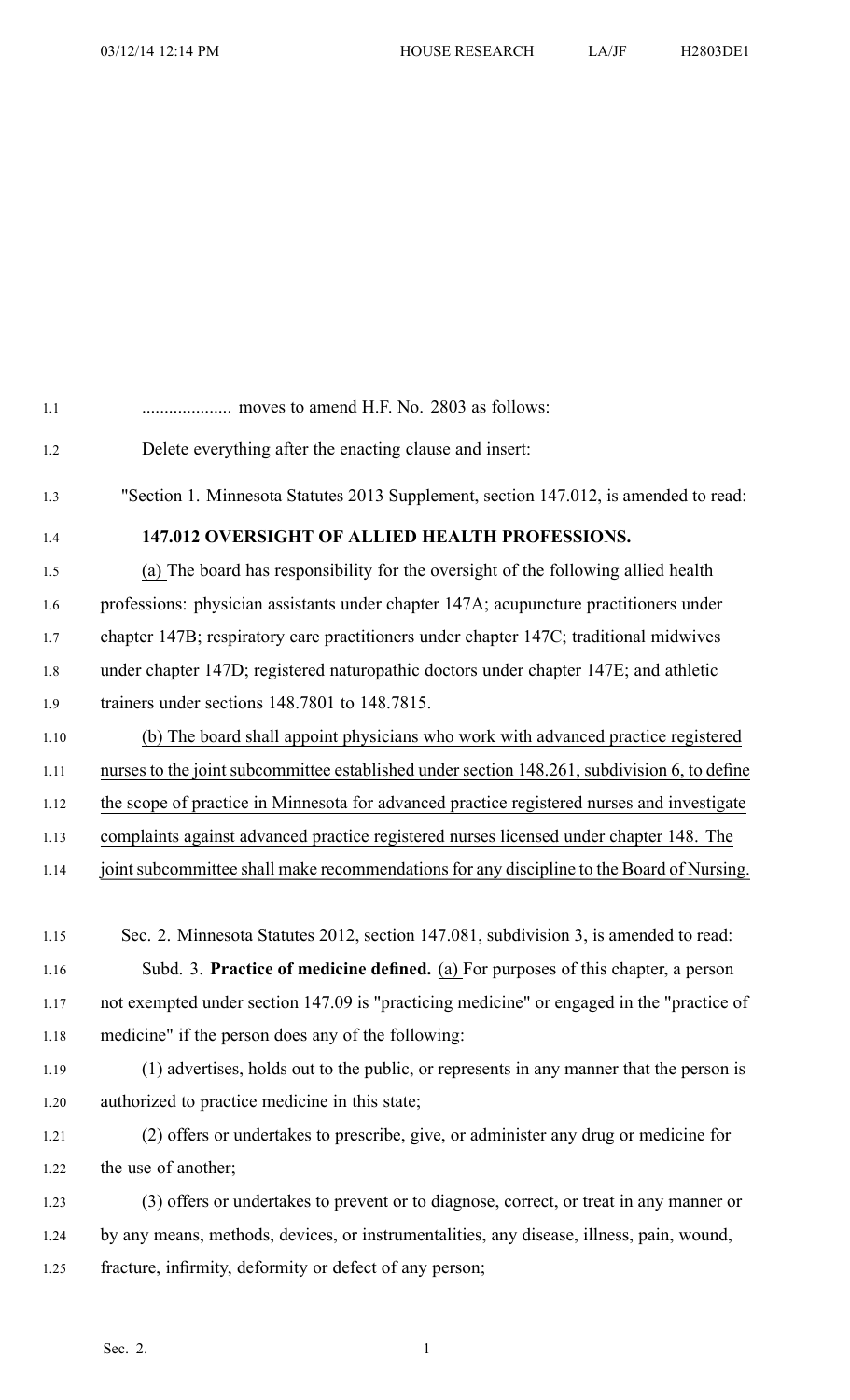| 2.1  | (4) offers or undertakes to perform any surgical operation including any invasive           |
|------|---------------------------------------------------------------------------------------------|
| 2.2  | or noninvasive procedures involving the use of a laser or laser assisted device, upon       |
| 2.3  | any person;                                                                                 |
| 2.4  | (5) offers to undertake to use hypnosis for the treatment or relief of any wound,           |
| 2.5  | fracture, or bodily injury, infirmity, or disease; or                                       |
| 2.6  | (6) uses in the conduct of any occupation or profession pertaining to the diagnosis         |
| 2.7  | of human disease or conditions, the designation "doctor of medicine," "medical doctor,"     |
| 2.8  | "doctor of osteopathy," "osteopath," "osteopathic physician," "physician," "surgeon,"       |
| 2.9  | "M.D.," "D.O.," or any combination of these designations -; or                              |
| 2.10 | (7) performs the following interventions in the course of diagnosing or treating pain       |
| 2.11 | which is chronic, persistent and intractable, or occurs outside of a surgical, obstetrical, |
| 2.12 | or postoperative course of care:                                                            |
| 2.13 | (i) ablation of targeted nerves;                                                            |
| 2.14 | (ii) percutaneous precision needle placement within or adjacent to the spinal column        |
| 2.15 | with injection of contrast materials or drugs such as local anesthetics, steroids, and      |
| 2.16 | analgesics using fluoroscopy, computed tomography, ultrasound, or other image-guidance      |
| 2.17 | modalities; or                                                                              |
| 2.18 | (iii) laser or endoscopic discectomy, the surgical placement of intrathecal infusion        |
| 2.19 | pumps, or spinal cord stimulators.                                                          |
| 2.20 | (b) Nothing in this section shall be construed to prohibit or restrict the performance      |
| 2.21 | of surgical or obstetrical anesthesia services or postoperative pain control by a certified |
| 2.22 | registered nurse anesthetist performed perioperatively in a hospital as defined in section  |
| 2.23 | 144.50 or outpatient surgical centers as defined in section 144.55.                         |

2.24 Sec. 3. Minnesota Statutes 2012, section 148.171, subdivision 3, is amended to read: 2.25 Subd. 3. **Advanced practice registered nurse.** "Advanced practice registered 2.26 nurse," abbreviated APRN, means an individual licensed as  $a$  an advanced practice 2.27 registered nurse by the board and certified by <sup>a</sup> national nurse certification organization 2.28 acceptable to the board to practice as <sup>a</sup> clinical nurse specialist, nurse anesthetist, 2.29 nurse-midwife, or nurse practitioner.

```
2.30 Sec. 4. Minnesota Statutes 2012, section 148.171, is amended by adding a subdivision
2.31 to read:
2.32 Subd. 4a. Board of Medical Practice. "Board of Medical Practice" means the
```
2.33 Board of Medical Practice that is established in chapter 147.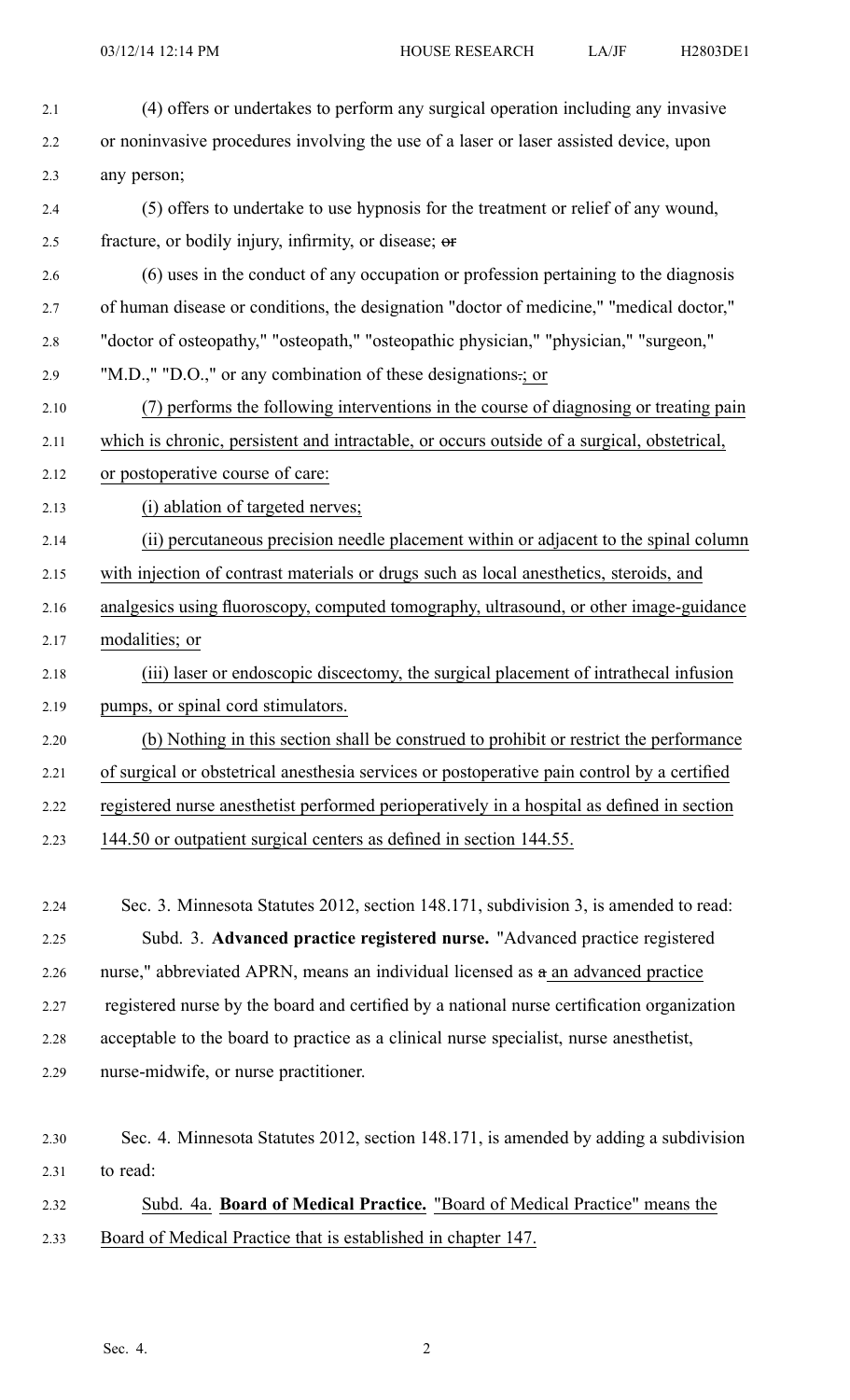| 3.1  | Sec. 5. Minnesota Statutes 2012, section 148.171, is amended by adding a subdivision           |
|------|------------------------------------------------------------------------------------------------|
| 3.2  | to read:                                                                                       |
| 3.3  | Subd. 4b. Joint subcommittee. "Joint subcommittee" means the subcommittee                      |
| 3.4  | composed of an equal number of advanced practice registered nurses appointed by the            |
| 3.5  | Board of Nursing and physicians who work with advanced practice registered nurses              |
| 3.6  | appointed by the Board of Medical Practice with the responsibility to define the scope of      |
| 3.7  | practice in Minnesota for advanced practice registered nurses and review investigations        |
| 3.8  | and recommend disciplinary action to the Board of Nursing for advanced practice                |
| 3.9  | registered nurses.                                                                             |
| 3.10 | Sec. 6. Minnesota Statutes 2012, section 148.171, subdivision 5, is amended to read:           |
| 3.11 | Subd. 5. Clinical nurse specialist practice. "Clinical nurse specialist practice"              |
| 3.12 | means the provision of patient care in a particular specialty or subspecialty of advanced      |
| 3.13 | practice registered nursing within the context of collaborative management, and includes:      |
| 3.14 | (1) diagnosing illness and disease; (2) providing nonpharmacologic treatment, including        |
| 3.15 | psychotherapy; (3) promoting wellness; and (4) preventing illness and disease. The             |
| 3.16 | eertified elinical nurse specialist is certified for advanced practice registered nursing in a |
| 3.17 | specific field of clinical nurse specialist practice.:                                         |
| 3.18 | (1) the diagnosis and treatment of health and illness states;                                  |
| 3.19 | (2) disease management;                                                                        |
| 3.20 | (3) prescribing pharmacologic and nonpharmacologic therapies;                                  |
| 3.21 | (4) prevention of illness and risk behaviors;                                                  |
| 3.22 | (5) nursing care for individuals, families, and communities;                                   |
| 3.23 | (6) collaborating with, consulting with, or referring to other health care providers as        |
| 3.24 | warranted by the needs of the patient; and                                                     |
| 3.25 | (7) integration of care across the continuum to improve patient outcomes.                      |
|      |                                                                                                |
| 3.26 | Sec. 7. Minnesota Statutes 2012, section 148.171, subdivision 6, is amended to read:           |
| 3.27 | Subd. 6. Collaborative management Collaboration. "Collaborative management"                    |
| 3.28 | is a mutually agreed-upon plan between an advanced practice registered nurse and               |
| 3.29 | one or more physicians or surgeons licensed under chapter 147 that designates the              |
| 3.30 | scope of collaboration necessary to manage the care of patients. The advanced practice         |
| 3.31 | registered nurse and the one or more physicians must have experience in providing care to      |
| 3.32 | patients with the same or similar medical problems, except that certified registered nurse     |
| 3.33 | anesthetists may continue to provide anesthesia in collaboration with physicians, including    |
| 3.34 | surgeons, podiatrists licensed under chapter 153, and dentists licensed under chapter          |

Sec. 7. 3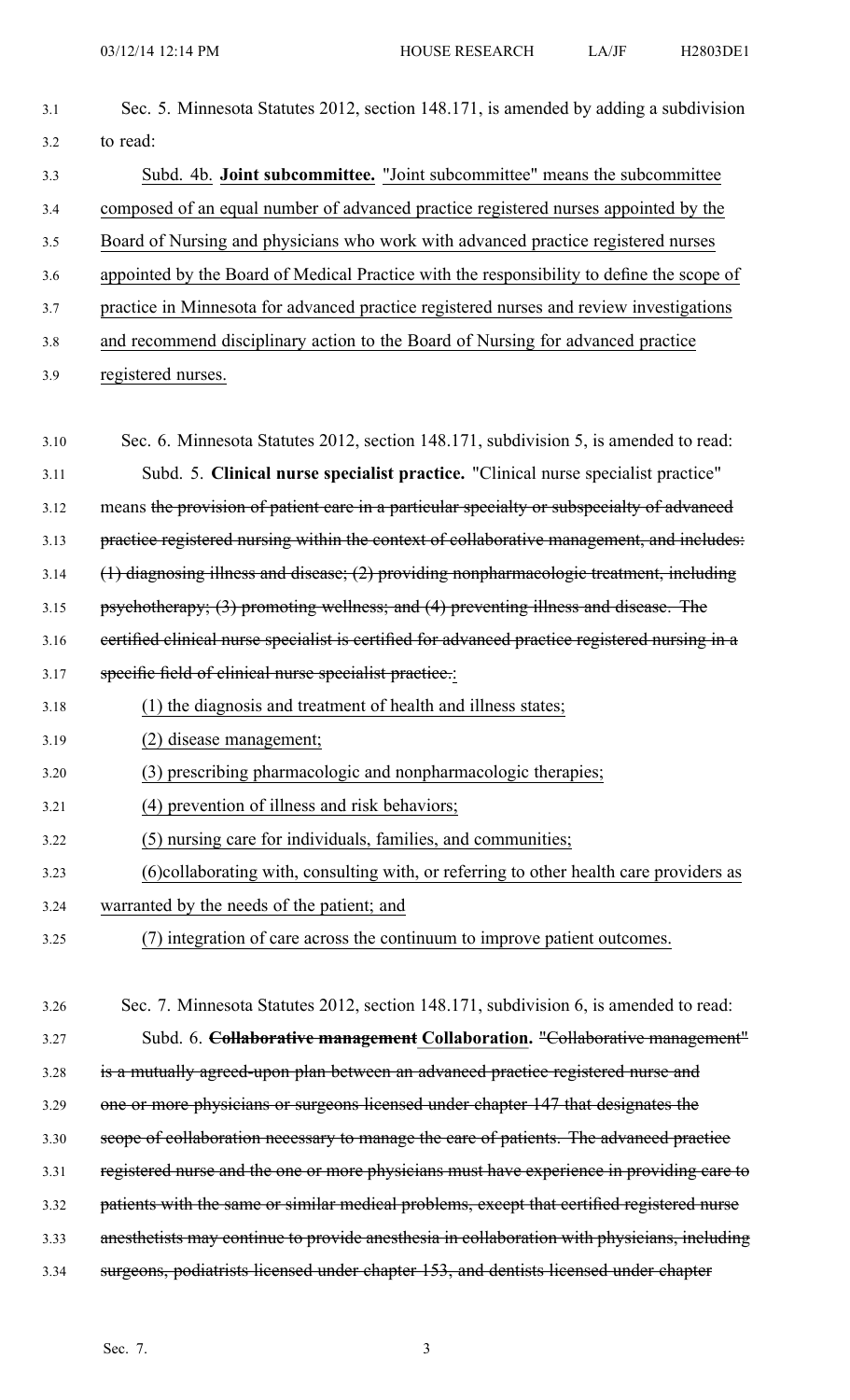| 4.1  | 150A. Certified registered nurse anesthetists must provide anesthesia services at the same    |
|------|-----------------------------------------------------------------------------------------------|
| 4.2  | hospital, elinic, or health care setting as the physician, surgeon, podiatrist, or dentist.   |
| 4.3  | "Collaboration" means a mutually agreed upon process in which health professionals            |
| 4.4  | jointly contribute to the health care provided to a patient with each collaborator performing |
| 4.5  | actions that the professional is licensed, certified, or otherwise authorized to perform.     |
| 4.6  | Collaboration includes the systematic formal planning and evaluation in a patient's care,     |
| 4.7  | including but not limited to the care that is best for the patient, emergency backup plans,   |
| 4.8  | and referral arrangements to other health care professionals.                                 |
|      |                                                                                               |
| 4.9  | Sec. 8. Minnesota Statutes 2012, section 148.171, is amended by adding a subdivision          |
| 4.10 | to read:                                                                                      |
| 4.11 | Subd. 7c. Integrated clinical setting. "Integrated clinical setting" means a place            |
| 4.12 | of practice where an advanced practice registered nurse works with physicians and other       |
| 4.13 | practitioners in the same location.                                                           |
|      |                                                                                               |
| 4.14 | Sec. 9. Minnesota Statutes 2012, section 148.171, subdivision 10, is amended to read:         |
| 4.15 | Subd. 10. Nurse-midwife practice. "Nurse-midwife practice" means the                          |
| 4.16 | management of women's primary health care, focusing on pregnancy, childbirth, the             |
| 4.17 | postpartum period, care of the newborn, and the family planning and gynecological needs       |
| 4.18 | of women and includes diagnosing and providing nonpharmacologic treatment within a            |
| 4.19 | system that provides for consultation, collaborative management, and referral as indicated    |
| 4.20 | by the health status of patients.:                                                            |
| 4.21 | (1) the management, diagnosis, and treatment of women's primary health care                   |
| 4.22 | including pregnancy, childbirth, postpartum period, care of the newborn, family planning,     |
| 4.23 | partner care management relating to sexual health, and gynecological care of women            |
| 4.24 | across the life span;                                                                         |
| 4.25 | (2) prescribing pharmacologic and nonpharmacologic therapies; and                             |
| 4.26 | (3) collaborating with, consulting with, or referring to other health care providers          |
| 4.27 | as warranted by the needs of the patient.                                                     |
|      |                                                                                               |
| 4.28 | Sec. 10. Minnesota Statutes 2012, section 148.171, subdivision 11, is amended to read:        |
| 4.29 | Subd. 11. Nurse practitioner practice. "Nurse practitioner practice" means-                   |
| 4.30 | within the context of collaborative management: (1) diagnosing, directly managing, and        |
| 4.31 | preventing acute and chronic illness and disease; and (2) promoting wellness, including       |
| 4.32 | providing nonpharmacologic treatment. The certified nurse practitioner is certified for       |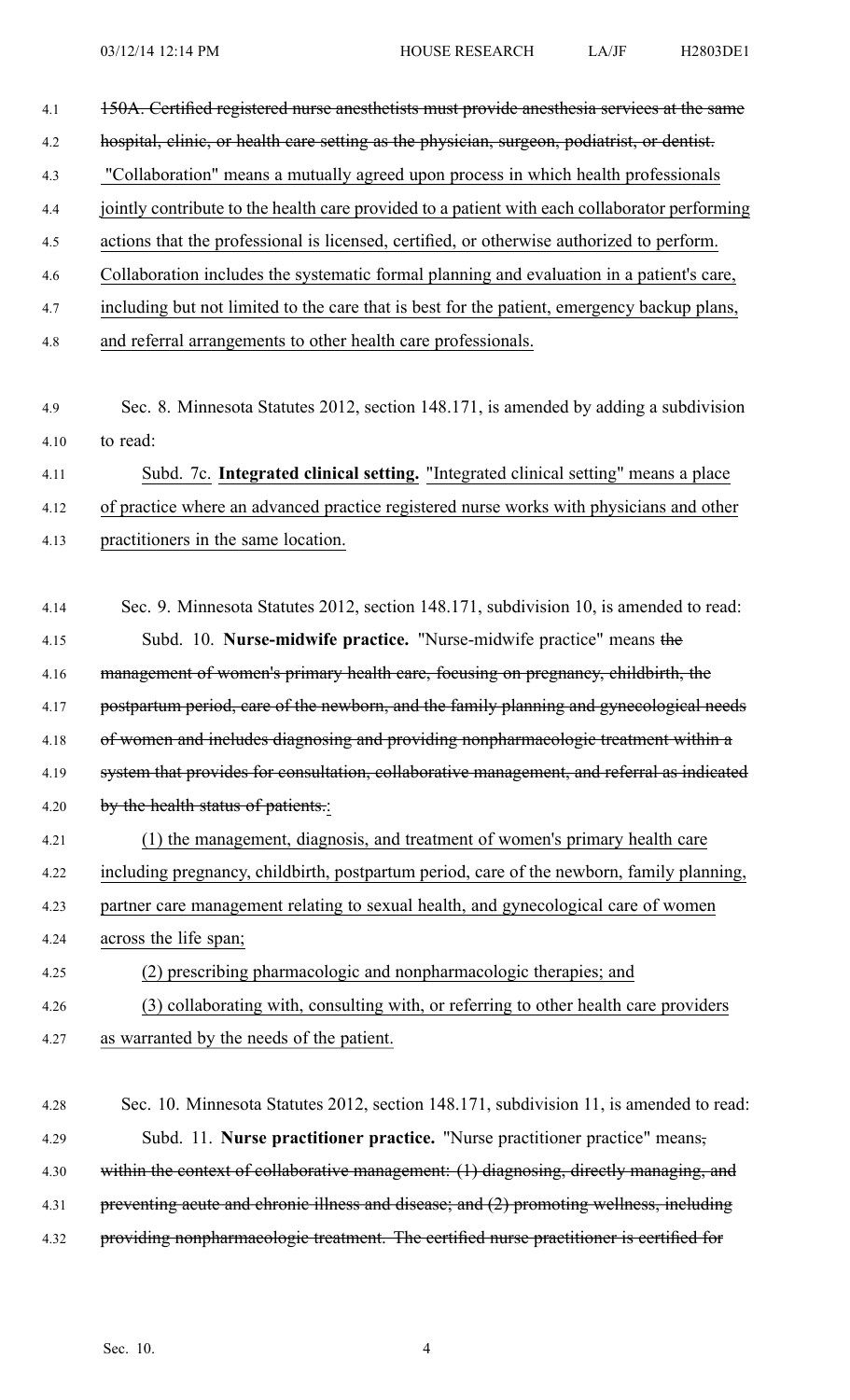| 5.1 | advanced registered nurse practice in a specific field of nurse practitioner practice. the |
|-----|--------------------------------------------------------------------------------------------|
| 5.2 | provision of care including:                                                               |
| 5.3 | (1) health promotion, disease prevention, health education, and counseling;                |
| 5.4 | (2) providing health assessment and screening activities;                                  |
| 5.5 | (3) diagnosing, treating, and facilitating patients' management of their acute and         |
| 5.6 | chronic illnesses and diseases;                                                            |
| 5.7 | (4) prescribing pharmacologic and nonpharmacologic therapies; and                          |
| 5.8 | (5) collaborating with, consulting with, or referring to other health care providers       |
| 5.9 | as warranted by the needs of the patient.                                                  |

- 5.10 Sec. 11. Minnesota Statutes 2012, section 148.171, subdivision 13, is amended to read: 5.11 Subd. 13. **Practice of advanced practice registered nursing.** The "practice of 5.12 advanced practice registered nursing" means the performance of clinical nurse specialist 5.13 practice, nurse-midwife practice, nurse practitioner practice, or registered nurse anesthetist 5.14 practice as defined in subdivisions 5, 10, 11, and 21. The practice includes functioning as 5.15 <sup>a</sup> direct care provider, case manager, consultant, educator, and researcher. The practice of 5.16 advanced practice registered nursing also includes accepting referrals from, consulting 5.17 with, cooperating with, or referring to all other types of health care providers, including 5.18 but not limited to physicians, chiropractors, podiatrists, and dentists, provided that the 5.19 advanced practice registered nurse and the other provider are practicing within their 5.20 scopes of practice as defined in state law. The advanced practice registered nurse must 5.21 practice within a health care system setting that provides for consultation, collaborative 5.22 management collaboration, and referral as indicated by the health status of the patient. 5.23 An advanced practice registered nurse who is practicing in <sup>a</sup> setting that is not <sup>a</sup> 5.24 hospital licensed under chapter 144 or <sup>a</sup> clinic where there are one or more physicians
- 5.25 practicing on site must make available to patients:

5.26 (1) the designation of <sup>a</sup> physician, physician clinic, or other health care group 5.27 practice with whom the advanced practice registered nurse has <sup>a</sup> preestablished

5.28 relationship for consultation, collaboration, and referral;

- 5.29 (2) the designation of <sup>a</sup> physician, physician clinic, or other health care group 5.30 practice with whom the advanced practice registered nurse has <sup>a</sup> preestablished 5.31 arrangemen<sup>t</sup> to accep<sup>t</sup> the transfer of care if the advanced practice registered nurse is 5.32 without admitting privileges or has to transfer care to another provider;
- 5.33 (3) the designation of hospitals or other inpatient facilities where patients requiring 5.34 admission will be referred; and
- 5.35 (4) the plan for transfer of or access to health records.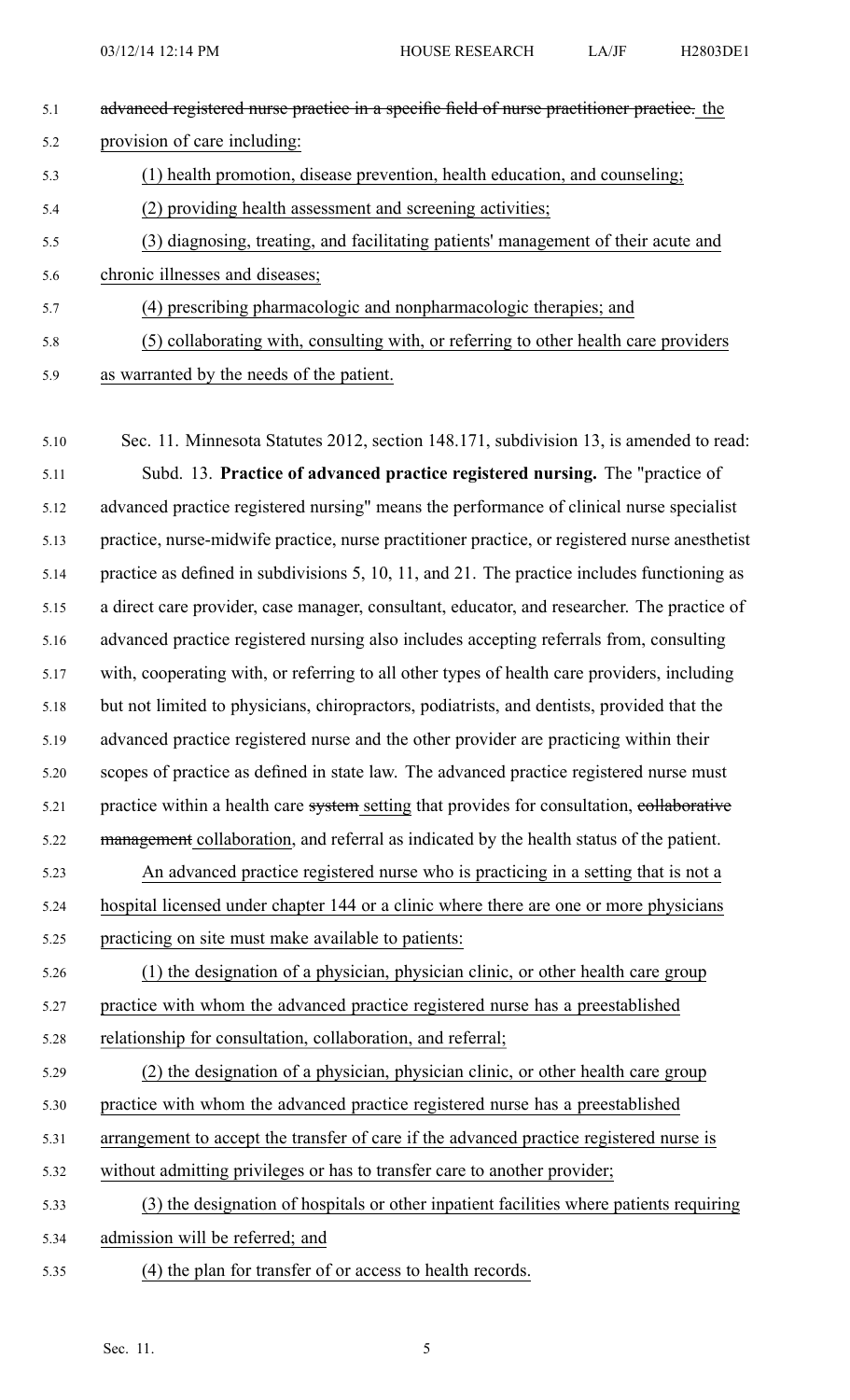6.1 Sec. 12. Minnesota Statutes 2012, section 148.171, subdivision 16, is amended to read: 6.2 Subd. 16. **Prescribing.** "Prescribing" means the act of generating <sup>a</sup> prescription for 6.3 the preparation of, use of, or manner of using <sup>a</sup> drug or therapeutic device in accordance 6.4 with the provisions of section 148.235. Prescribing does not include recommending the 6.5 use of <sup>a</sup> drug or therapeutic device which is not required by the federal Food and Drug 6.6 Administration to meet the labeling requirements for prescription drugs and devices. 6.7 Prescribing also does not include recommending or administering <sup>a</sup> drug or therapeutic 6.8 device perioperatively for surgical or obstetrical anesthesia or for postoperative pain 6.9 control by <sup>a</sup> certified registered nurse anesthetist.

6.10 Sec. 13. Minnesota Statutes 2012, section 148.171, subdivision 21, is amended to read: 6.11 Subd. 21. **Registered nurse anesthetist practice.** "Registered nurse anesthetist 6.12 practice" means the provision of anesthesia care and related services within the context of 6.13 collaborative management, including selecting, obtaining, and administering drugs and 6.14 therapeutic devices to facilitate diagnostic, therapeutic, and surgical procedures upon 6.15 request, assignment, or referral by <sup>a</sup> patient's physician, dentist, or podiatrist. A registered 6.16 nurse anesthetist shall be prohibited from performing any procedures constituting the 6.17 practice of interventional or invasive pain managemen<sup>t</sup> as defined in section 147.081, 6.18 subdivision 3, clause (7).

- 6.19 Sec. 14. Minnesota Statutes 2012, section 148.211, is amended by adding <sup>a</sup> subdivision 6.20 to read:
- 6.21 Subd. 1a. **Initial advanced practice registered nurse licensure.** (a) An applicant 6.22 for <sup>a</sup> license to practice as an advanced practice registered nurse (APRN) shall apply to 6.23 the board for <sup>a</sup> license in <sup>a</sup> format prescribed by the board and pay <sup>a</sup> fee in an amount
- 6.24 determined by statute. In no case may fees be refunded. In addition, an APRN must also
- 6.25 register with the Board of Medical Practice.
- 6.26 (b) To be eligible for licensure:
- 6.27 (1) the applicant must hold <sup>a</sup> current Minnesota professional nursing license or 6.28 demonstrate eligibility for licensure as <sup>a</sup> registered nurse in this jurisdiction;
- 6.29 (2) the applicant shall not hold an encumbered license as <sup>a</sup> registered nurse in any 6.30 state or territory;
- 6.31 (3) the applicant must have completed <sup>a</sup> graduate-level APRN program accredited
- 6.32 by <sup>a</sup> nursing or nursing-related accrediting body that is recognized by the United States
- 6.33 Secretary of Education or the Council for Higher Education Accreditation as acceptable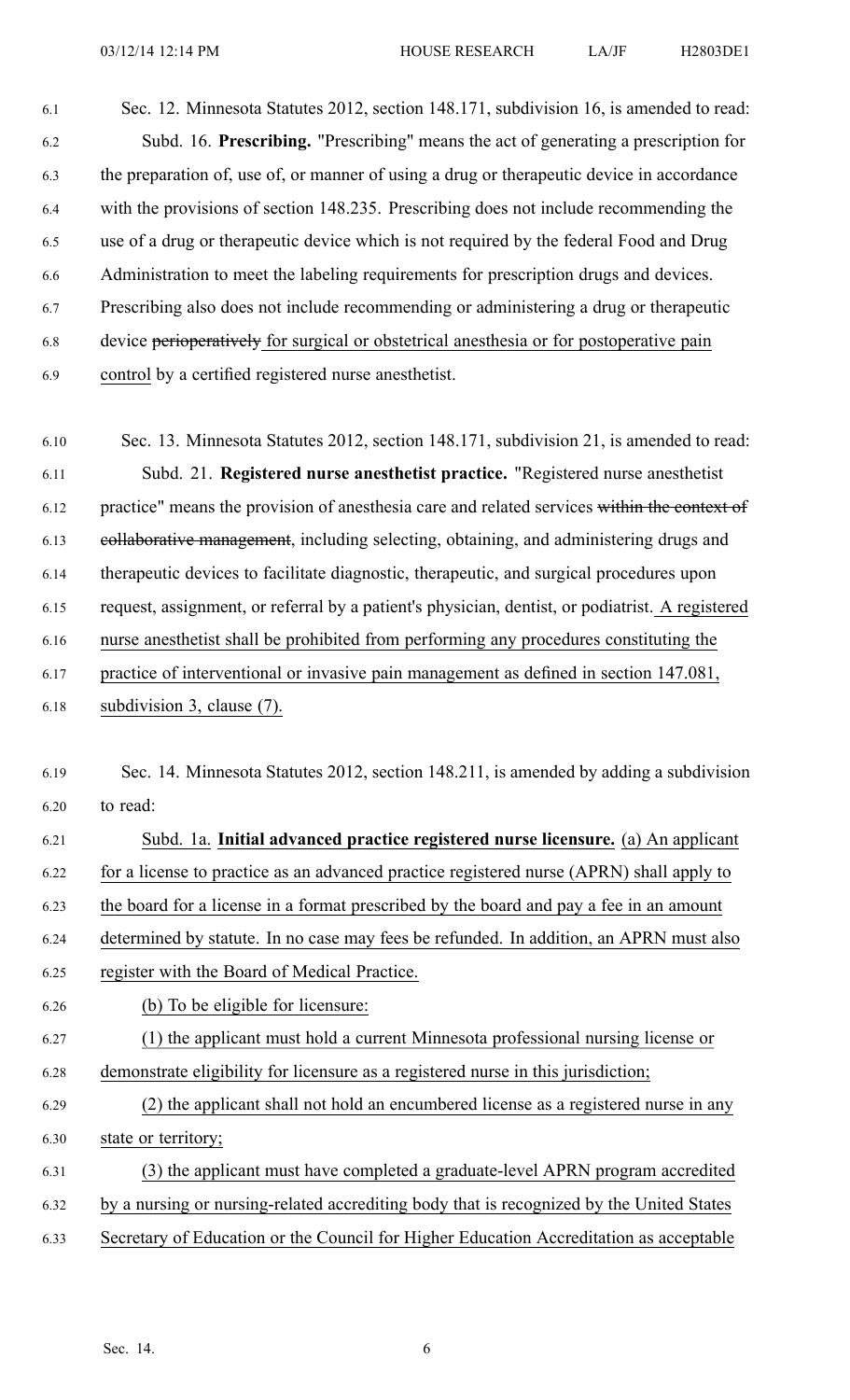| 7.1     | to the board. The education must be in one of the four APRN roles and at least one            |
|---------|-----------------------------------------------------------------------------------------------|
| 7.2     | population focus;                                                                             |
| 7.3     | (4) the applicant must be currently certified by a national certifying body recognized        |
| 7.4     | by the board in the APRN role appropriate to educational preparation;                         |
| 7.5     | (5) the applicant must report any criminal conviction, nolo contendere plea, Alford           |
| 7.6     | plea, or other plea arrangement in lieu of conviction; and                                    |
| 7.7     | (6) the applicant must have committed no acts or omissions which are grounds                  |
| $7.8\,$ | for disciplinary action in another jurisdiction or, if such acts have been committed and      |
| 7.9     | would be grounds for disciplinary action under section 148.261, the board has found after     |
| 7.10    | investigation that sufficient restitution has been made.                                      |
| 7.11    | (c) After December 31, 2015, all new graduates applying for advanced practice                 |
| 7.12    | registered nurse licensure must meet the licensure requirements in this chapter.              |
|         |                                                                                               |
| 7.13    | Sec. 15. Minnesota Statutes 2012, section 148.211, is amended by adding a subdivision         |
| 7.14    | to read:                                                                                      |
| 7.15    | Subd. 1b. Advanced practice registered nurse grandfather provision. Any                       |
| 7.16    | advanced practice registered nurse with authority to practice as an advanced practice         |
| 7.17    | registered nurse in this state that is valid on December 31, 2015, shall be eligible to apply |
| 7.18    | for licensure with the board and apply for registration with the Board of Medical Practice    |
| 7.19    | as an advanced practice registered nurse under the provisions of this chapter with current    |
| 7.20    | privileges and shall be eligible for license renewal under the conditions and standards       |
| 7.21    | prescribed in this chapter.                                                                   |
|         |                                                                                               |
| 7.22    | Sec. 16. Minnesota Statutes 2012, section 148.235, subdivision 2, is amended to read:         |
| 7.23    | Subd. 2. Certified nurse practitioners. (a) A certified nurse practitioner who has            |
| 7.24    | a written agreement with a physician based on standards established by the Minnesota          |
| 7.25    | Nurses Association and the Minnesota Medical Association that defines the delegated           |
| 7.26    | responsibilities related to the prescription of drugs and therapeutic devices, successfully   |
| 7.27    | completed no less than 30 hours of formal study from a college, university, or university     |
| 7.28    | health care institution which included instruction in health assessment, medication           |
| 7.29    | classifications, indications, dosages, contraindications, and side effects; supervised        |
| 7.30    | practice; and competence evaluation including evidence of the application of knowledge        |
| 7.31    | pertaining to prescribing for and therapeutic management of the clinical type of patients     |
| 7.32    | in the certified nurse practitioner's practice application, and who has practiced in an       |
| 7.33    | integrated clinical setting for at least three years, may prescribe and administer drugs      |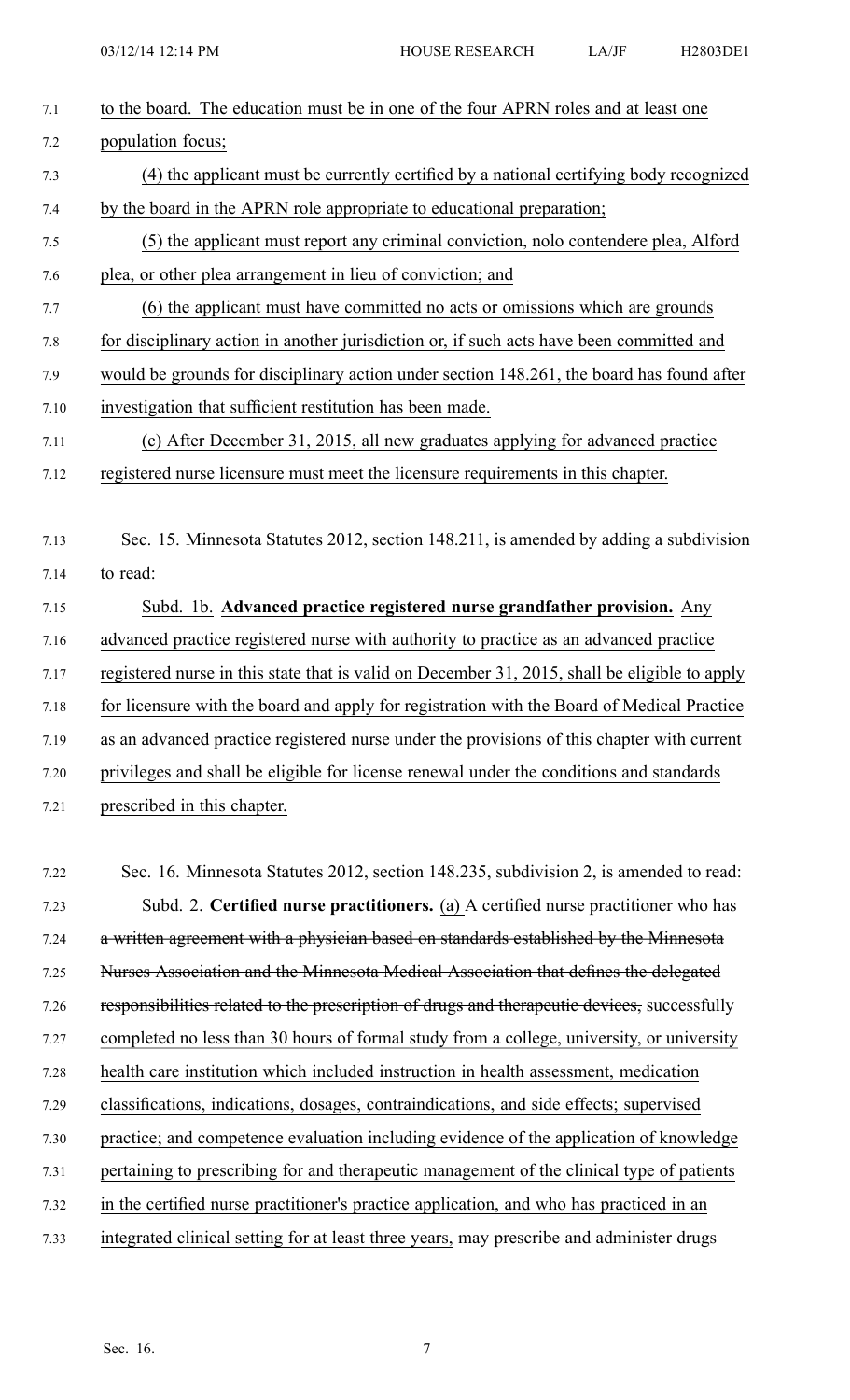- 8.1 and therapeutic devices within the scope of the written agreement and within practice 8.2 as <sup>a</sup> certified nurse practitioner.
- 8.3 (b) A certified nurse practitioner who has practiced fewer than three years in an 8.4 integrated clinical setting must have <sup>a</sup> written agreemen<sup>t</sup> with <sup>a</sup> physician based on 8.5 standards established by the Minnesota Nurses Association and the Minnesota Medical 8.6 Association that defines the delegated responsibilities related to the prescription of drugs 8.7 and therapeutic devices. The agreemen<sup>t</sup> must include processes for appropriate review of 8.8 prescribing practices by the physician to assist with quality improvement and to ensure 8.9 patient safety. The written agreemen<sup>t</sup> required under this subdivision shall be based on 8.10 standards established by the Minnesota Nurses Association and the Minnesota Medical 8.11 Association as of January 1, 1996, unless both associations agree to revisions. Written 8.12 prescribing agreements shall be mutually reviewed between all parties to the agreemen<sup>t</sup> on 8.13 at least an annual basis.

8.14 Sec. 17. Minnesota Statutes 2012, section 148.235, subdivision 2a, is amended to read: 8.15 Subd. 2a. **Certified registered nurse anesthetists.** A certified registered nurse 8.16 anesthetist who has <sup>a</sup> written agreemen<sup>t</sup> with <sup>a</sup> physician based on standards established 8.17 by the Minnesota Nurses Association and the Minnesota Medical Association that defines 8.18 the delegated responsibilities related to the prescription of drugs and therapeutic devices, 8.19 may prescribe and administer drugs and therapeutic devices within the scope of the 8.20 written agreemen<sup>t</sup> and within practice as <sup>a</sup> certified registered nurse anesthetist. Nothing 8.21 in this section shall permit the performance of procedures constituting the practice of 8.22 interventional or invasive pain managemen<sup>t</sup> as defined in section 147.081, subdivision 8.23 3, clause (7).

8.24 Sec. 18. Minnesota Statutes 2012, section 148.235, subdivision 4, is amended to read: 8.25 Subd. 4. **Certified clinical nurse specialists in psychiatric and mental health** 8.26 **nursing.** (a) A certified clinical nurse specialist who  $(1)$  has successfully completed no 8.27 less than 30 hours of formal study in the prescribing of psychotropic medications and 8.28 medications to treat their side effects which included instruction in health assessment, 8.29 psychotropic classifications, psychopharmacology, indications, dosages, contraindications, 8.30 side effects, and evidence of application; and  $(2)$  has and who has practiced in an 8.31 integrated clinical setting for at lest three years may prescribe and administer drugs used 8.32 to treat psychiatric and behavioral disorders and the side effects of those drugs within the 8.33 scope of practice as <sup>a</sup> certified clinical nurse specialist in psychiatric and mental health 8.34 nursing. A certified clinical nurse specialist who has practiced fewer than three years in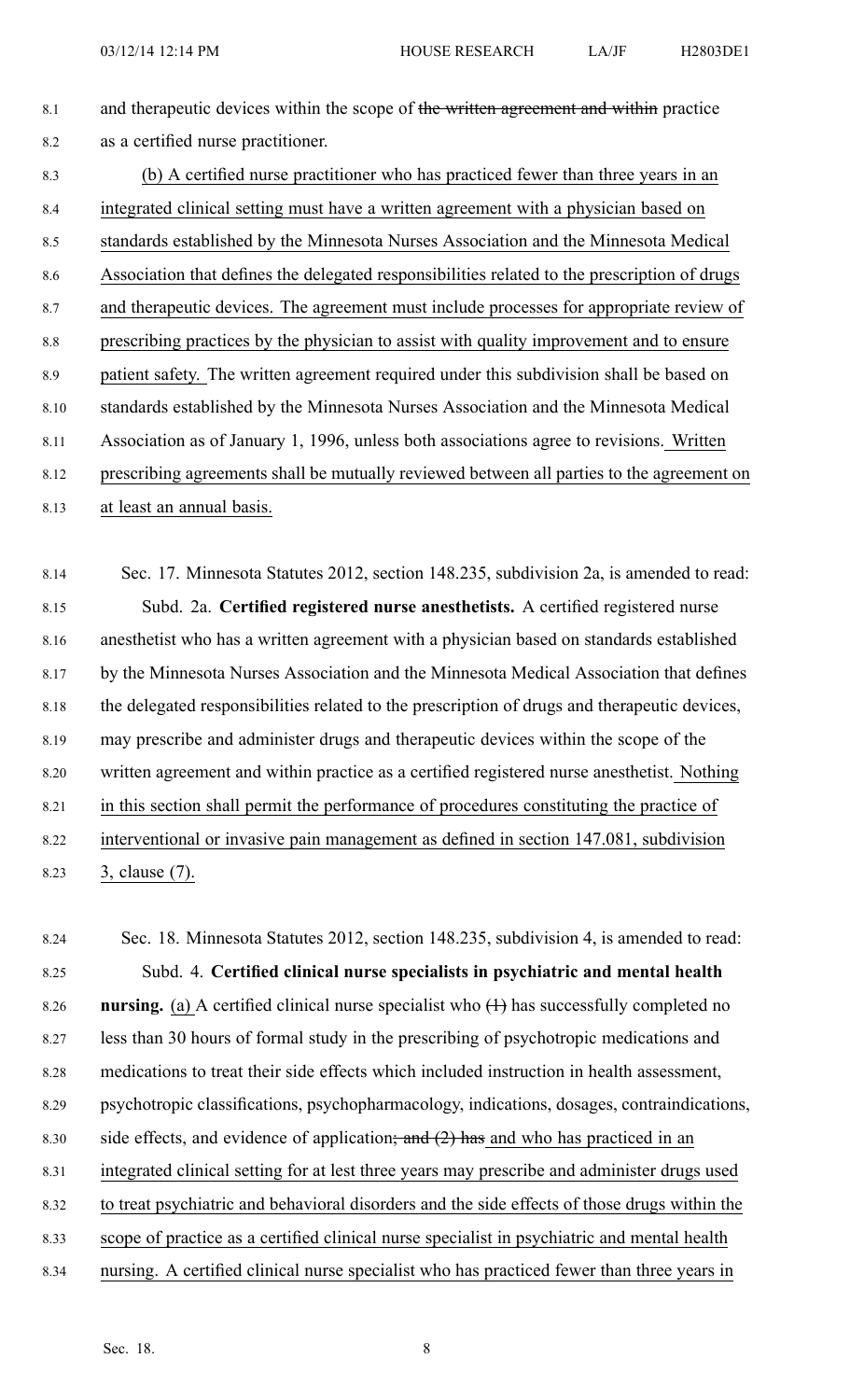9.1 an integrated clinical setting must have <sup>a</sup> written agreemen<sup>t</sup> with <sup>a</sup> psychiatrist or other 9.2 physician based on standards established by the Minnesota Nurses Association and the 9.3 Minnesota Psychiatric Association that specifies and defines the delegated responsibilities 9.4 related to the prescription of drugs in relationship to the diagnosis, may prescribe and 9.5 administer drugs used to treat psychiatric and behavioral disorders and the side effects of 9.6 those drugs within the scope of the written agreemen<sup>t</sup> and within practice as <sup>a</sup> certified 9.7 clinical nurse specialist in psychiatric and mental health nursing. The agreemen<sup>t</sup> must 9.8 include processes for appropriate review of prescribing practices by the physician to assist 9.9 with quality improvement and ensure patient safety. The written agreemen<sup>t</sup> required 9.10 under this subdivision shall be based on standards established by the Minnesota Nurses 9.11 Association and the Minnesota Psychiatric Association as of January 1, 1996, unless 9.12 both associations agree to revisions. Written prescribing agreements shall be mutually 9.13 reviewed between all parties to the agreemen<sup>t</sup> on at least an annual basis. 9.14 (b) Nothing in this subdivision removes or limits the legal professional liability of

9.15 the treating psychiatrist, certified clinical nurse specialist, mental health clinic or hospital 9.16 for the prescription and administration of drugs by <sup>a</sup> certified clinical nurse specialist in 9.17 accordance with this subdivision.

9.18 Sec. 19. Minnesota Statutes 2012, section 148.235, subdivision 4a, is amended to read: 9.19 Subd. 4a. **Other certified clinical nurse specialists.** A certified clinical nurse 9.20 specialist who:  $(1)$  has successfully completed no less than 30 hours of formal study from 9.21 <sup>a</sup> college, university, or university health care institution, which included the following: 9.22 instruction in health assessment, medication classifications, indications, dosages, 9.23 contraindications, and side effects; supervised practice; and competence evaluation, 9.24 including evidence of the application of knowledge pertaining to prescribing for and 9.25 therapeutic managemen<sup>t</sup> of the clinical type of patients in the certified clinical nurse 9.26 specialist's practice; and  $(2)$  has, and who has practiced in an integrated clinical setting for 9.27 at least three years, may prescribe and administer drugs and therapeutic devices within 9.28 the scope of practice as <sup>a</sup> certified clinical nurse specialist. A certified clinical nurse 9.29 specialist who practiced fewer than three years in an integrated clinical setting must have 9.30 <sup>a</sup> written agreemen<sup>t</sup> with <sup>a</sup> physician based on standards established by the Minnesota 9.31 Nurses Association and the Minnesota Medical Association that defines the delegated 9.32 responsibilities related to the prescription of drugs and therapeutic devices, may prescribe 9.33 and administer drugs and therapeutic devices within the scope of the written agreemen<sup>t</sup> 9.34 and within practice as <sup>a</sup> certified clinical nurse specialist. The agreemen<sup>t</sup> must include 9.35 processes for appropriate review of prescribing practices by the physician to assist with